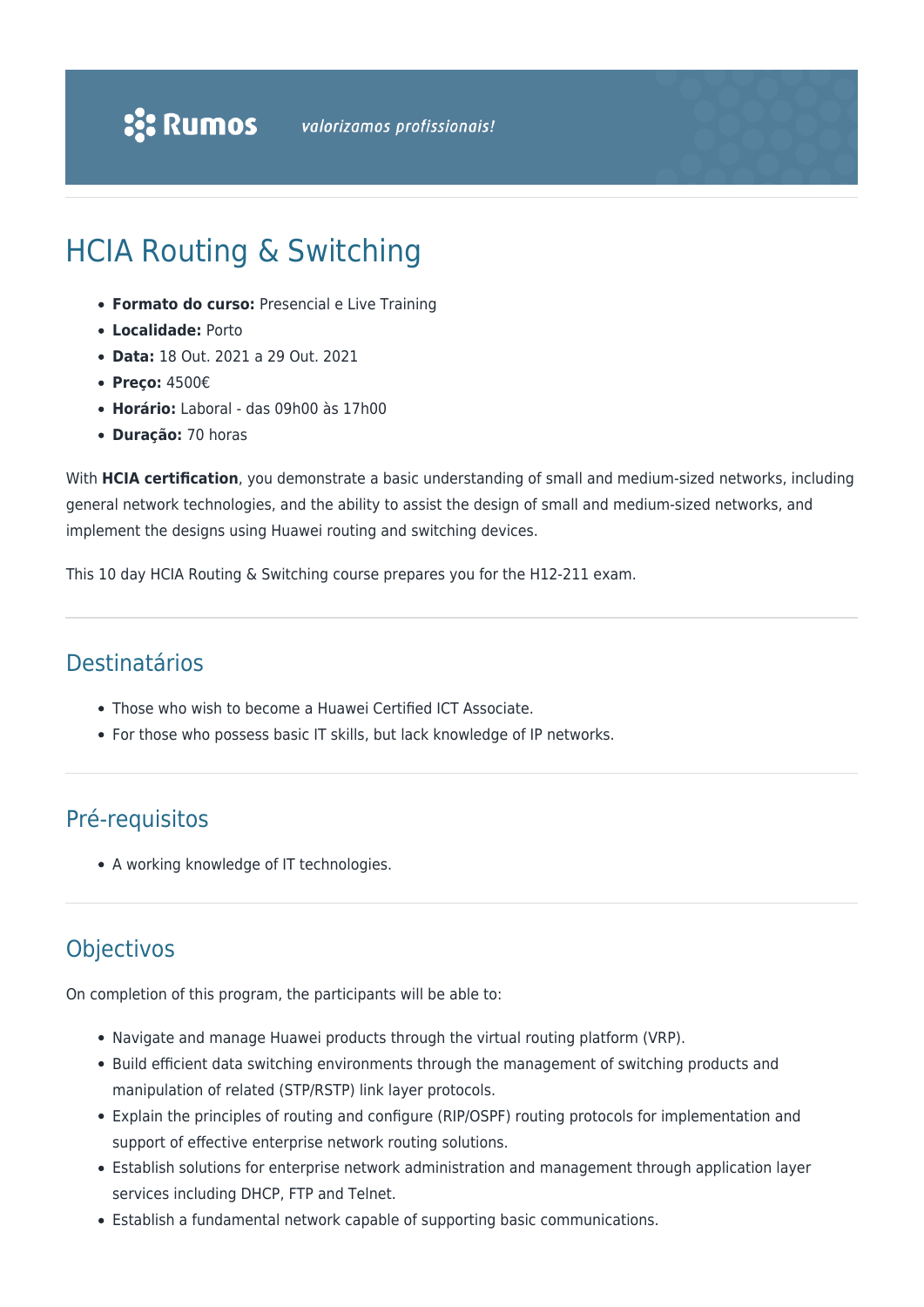- Enhance link layer performance the through implementation of features and services including link aggregation, VLAN technologies and GVRP.
- Manage and support Wide Area Network communications over serial links for a range of technologies including HDLC, PPP, PPPoE and Frame Relay.
- Apply Network Address Translation (NAT) solutions for private networks.
- Provide effective IP security solutions using various security architectures including Access Control Lists (ACL), AAA, and IPSec with GRE support solutions.
- Describe solutions for unified enterprise network management, including SNMP and Huawei eSight NMS technology solutions.
- Establish truly business capable enterprise networks for real-world industries.

### Programa

#### **HCIA Routing&Switching Entry**

- Establishing a Single Switched Network
- FTP Protocol Principles
- Rapid Spanning Tree Protocol
- RIP Static Route
- Basic Knowledge of TCP/IP
	- $\circ$  Introduction to Transmission Media
	- Ethernet framing
	- $\circ$  IP addressing
	- ICMP protocol
	- ARP protocol
	- Transport layer protocol
	- Data forwarding Scenario
- Basic Knowledge of IP Routing
- DHCP Protocol Principles
- Link State Routing with OSPF
- Introduction to the VRP
	- VRP Foundation
	- $\circ$  Navigating the CLI
	- o File System Navigation and Management
	- o VRP Operating system Image management
- Spanning Tree Protocol
- Telnet Protocol Principles

#### **HCIA Routing&Switching Intermediate**

- Advanced switching technologies
	- Link aggregation
	- VLAN Principle
	- VLAN Routing